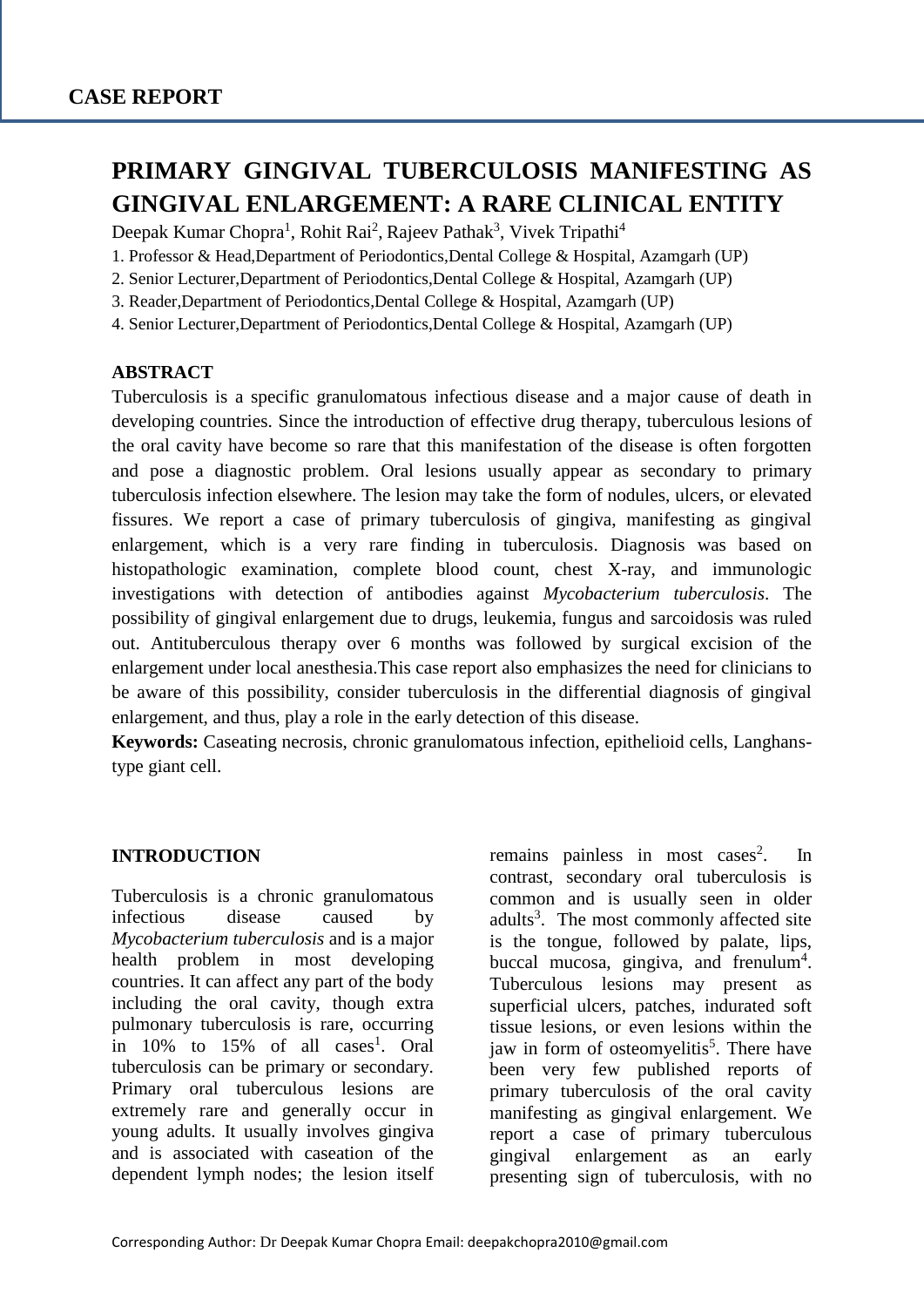regional lymph node involvement and no evidence of systemic tuberculosis.

## **CASE REPORT**

A 28 years old male patient reported to the Department of Periodontics in Dental College Azamgarh (UP), with progressive, non-painful swelling of lower gingiva for the past 6 months. The patient had a history of rising temperature in the evening and weakness over the past 3 to 4 months, loss of appetite, and a weight loss of about 5 kg during the past 6 months. On examination, he was of good build, pulse temperature, and respiration rates were normal. Extraoral examination revealed no significant cervical lymphadenopathy.

The initial intraoral clinical examination showed diffuse enlargement of mandibular gingiva extending from right  $1<sup>st</sup>$  premolar to left  $1<sup>st</sup>$  premolar region (Fig 1). Oral hygiene of the patient was very poor. It appeared to be inflammatory gingival enlargement. The colour of the gingiva was brownish pink. On palpation, the swelling was slightly tender but firm and had a tendency for bleeding on provocation. The differential diagnosis included enlargement due to drugs (e.g., phenytoin, nifedipine, cyclosporine, etc.), infection (bacterial, fungal and viral) and hematologic malignancy, such as leukemia. The possibility of drug-induced enlargement was ruled out based on the medical history. Results of a complete blood count were within normal limits except for a marginal rise in leukocyte count  $(14 \times 109/L)$  and an elevated erythrocyte sedimentation rate (ESR) of 61 mm/h (Westergren method), which ruled out leukemia-associated enlargement and raised the possibility of one of the commoner causes of high ESR, tuberculosis. IOPA X-rays revealed slight crestal bone loss without any periodontal or periapical pathology. The patient was then advised tuberculin test, chest X-ray, sputum culture, and immunoglobulins test for tuberculosis.

 A tuberculin (Montoux) test was positive, suggesting tubercular infection. Chest radiography (posteroanterior view) revealed no abnormalities. Culture of sputum was negative for *M. tuberculosis*. An immunologic test to detect antibodies against *Mycobacterium* in the patient's serum (ELISA) was positive.

 An incisional biopsy from the mandibular labial gingiva adjacent to the central incisors was performed. Histopathologic examination revealed clusters of epithelioid cells, caseating necrosis, and numerous Langhans-type giant cells surrounded by a chronic inflammatory type of infiltrate (Fig 2).

 Thus the diagnosis of primary gingival tuberculosis was confirmed and, in consultation with a physician, antitubercular therapy was initiated with isoniazid (10 mg/kg body weight), rifampicin (10–20 mg/kg), pyrazinamide (20–35 mg/kg) and ethambutol (25 mg/kg) for 2 months followed by isoniazid (10 mg/kg) and rifampicin (10–20 mg/kg) for the following 4 months. The possibility that dentists may contact an infection by contact with living tubercle bacilli in the mouths of patients who have oral tuberculosis or pulmonary tuberculosis is a problem of great clinical significance. During this period, the patient was instructed not to undergo any surgical procedure within the oral cavity and was warned about the chance of transmitting the disease to others via salivary contamination. Further, basic periodontal therapy, which included scaling and root planing, and oral hygiene were instituted (Fig 3). This resulted in significant regression of the enlarged gingivae in both arches. After completion of the 6-month regimen, internal bevel gingivectomy was performed to shape and contour the residual enlargement under universal aseptic conditions. No recurrence of the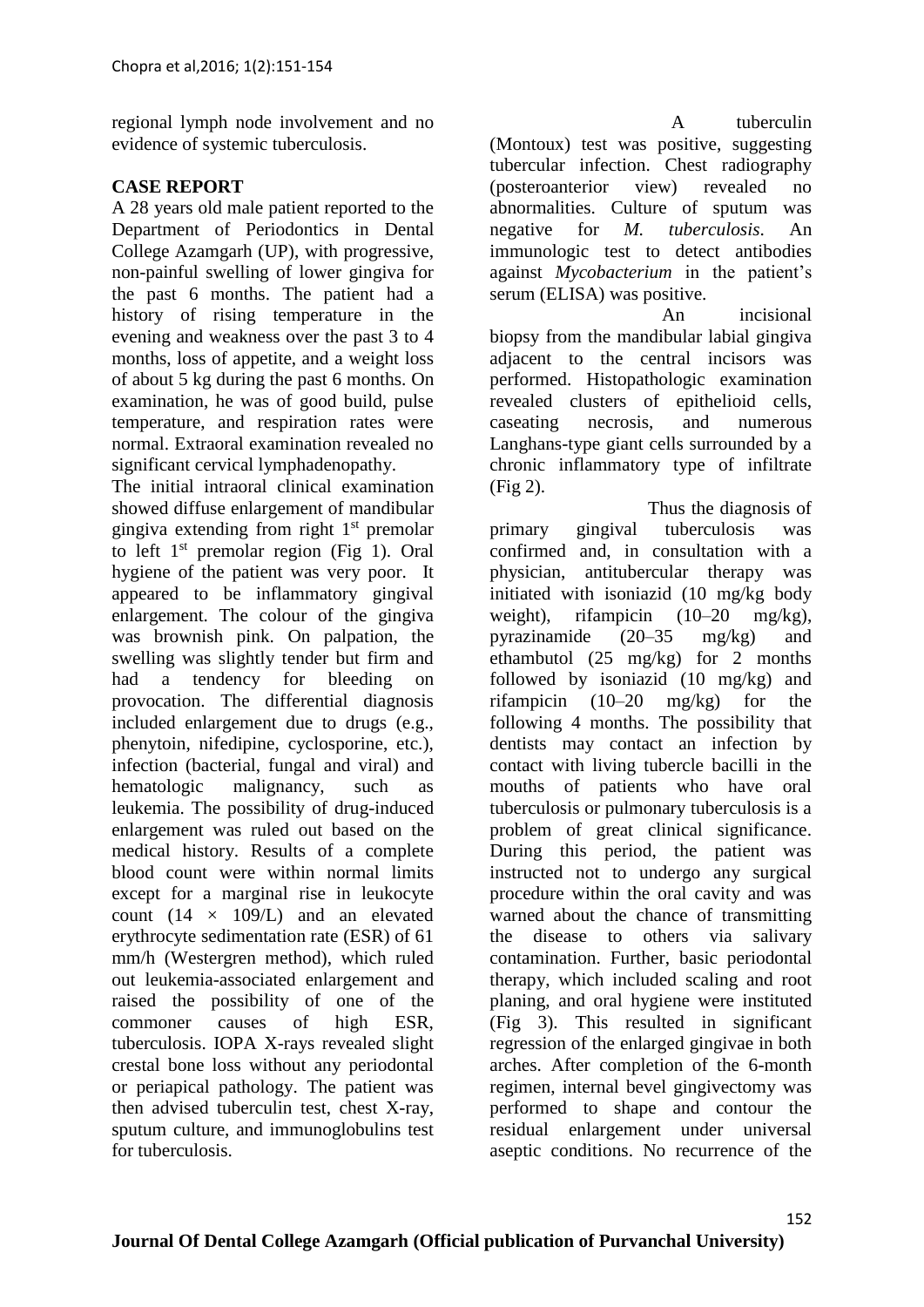lesion occurred during 6 months follow-up (Fig 4).

## **DISCUSSION**

Tuberculosis remains the leading cause of death worldwide. The vulnerability to tuberculosis in developing countries results from poverty, economic recession and malnutrition. Extrapulmonary tuberculosis like tuberculosis of gingiva is an uncommon condition. The reason for its rare occurrence may be that the intact squamous epithelium of the oral cavity resists direct penetration by bacilli<sup>6</sup>. This resistance may also be attributed to the thickness of the oral epithelium, the cleansing action of saliva, local pH, and antibodies in saliva<sup>1</sup>. The mode of entry of the organism may be through a break in the mucous membrane caused by local trauma $6$ . . Histopathologic examination revealing a granulomatous lesion and identification of the bacilli using special stains lead to presumption of a diagnosis of tuberculosis. But there is a need for rapid and sensitive detection of *M. Tuberculosis* in tissue specimens, as culture techniques lack sensitivity,present technical difficulties, and require a wait of 4–6 weeks for results<sup>5</sup>. The differential diagnosis of our case included enlargement and ulceration due to infection (bacterial, fungal, and viral) and hematologic malignancy, such as leukemia. Results of a complete blood count were within normal limits, except for a marginal rise in leukocyte count and an elevated ESR, which ruled out leukemia-associated enlargement and raised the possibility of one of the more common causes of high ESR---tuberculosis. Microscopic examination raised the possibility of chronic granulomatous infection, including *M. tuberculosis*, fungal etiology, or sarcoid granuloma. Sections stained with periodic acid-Schiff and Grocott-Gomori stains for bacteria and fungi were negative. Levels of serum calcium and angiotensin-converting enzyme were not elevated, which ruled out sarcoidosis. For many years, tuberculosis

has been recognized as an occupational risk for health care workers, especially the dentists.

The tongue and gingiva are the most common sites of infection in patients with oral TB, followed by that of tooth sockets, soft palate, floor of mouth, lips and buccal mucosa. Primary gingival involvement is more common in children and adolescents than adults. It is usually presents as a single painless indolent ulcer, which progressively extends from the gingival margin to the depths of the adjacent vestibule and is often associated with enlarged cervical lymph nodes<sup>7</sup>. Oral lesions can also present as nodules, fissures, plaques, vesicles, tuberculomas or granulomas and the last two are usually caused by underlying pulmonary disease. They may be single or multiple, painful or painless and usually appear as irregular, well circumscribed ulcer with surrounding erythema without induration and satellite lesions are commonly found<sup>8</sup>. Primary tuberculosis of gingiva presenting as gingival enlargement is very rare, we could find only one case documented in the literature of primary tuberculous gingival enlargement which was reported by Karthikeyan BV, Pradeep AR, Sharma  $CG$  in  $2006^9$ . In this case also tuberculous lesion appeared as diffuse gingival enlargement instead of the usual manifestation as an ulcer or localized granular mass.

## **CONCLUSION**

With the decreased incidence of TB, unusual manifestations of oral TB are likely to be missed. The clinician needs to be aware of these various lesions and should consider TB in the differential diagnosis of any gingival enlargement lesions of the oral cavity and thus can contribute in control of tuberculosis through early detection and referral of patients to physicians for proper treatment.